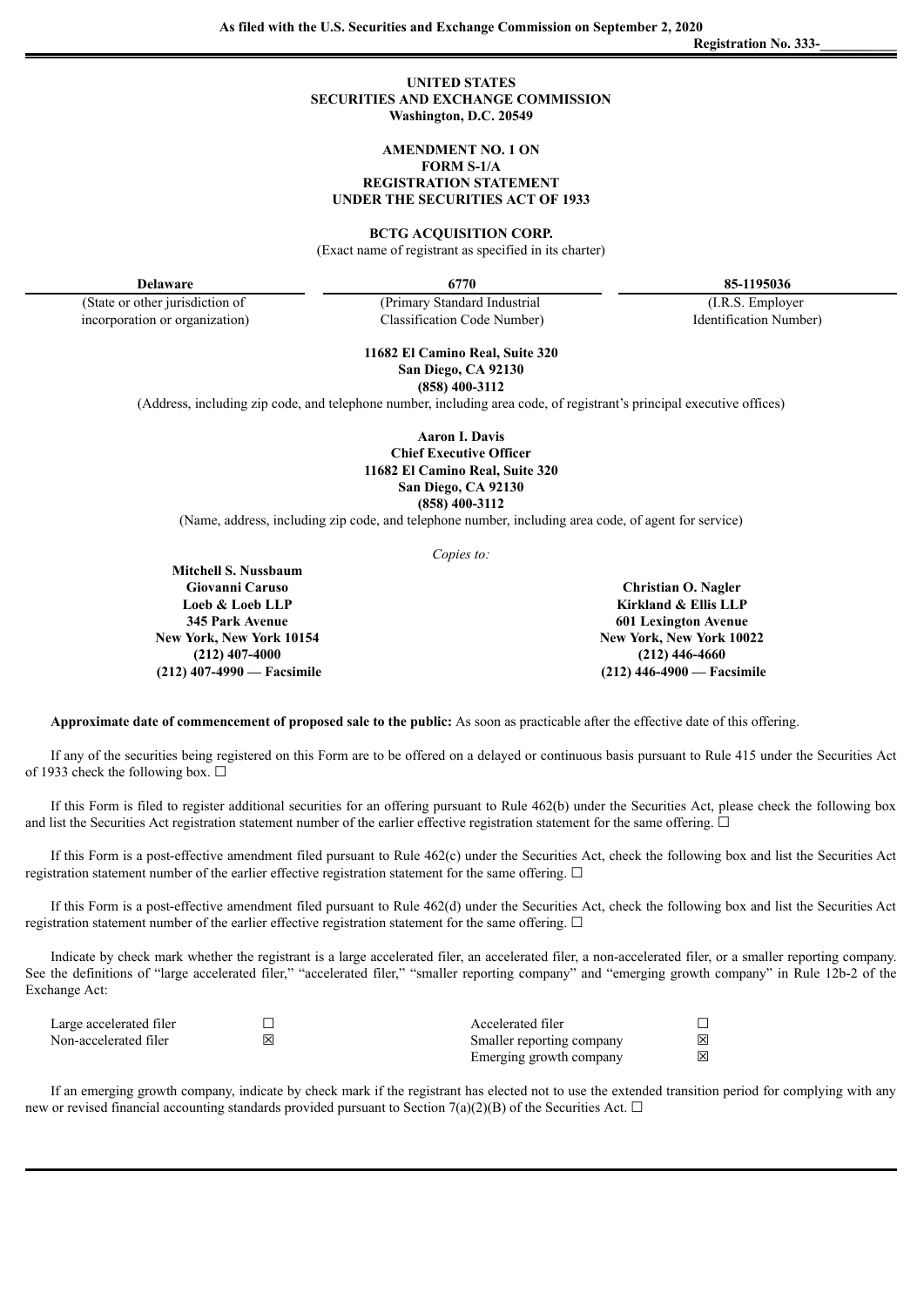# **CALCULATION OF REGISTRATION FEE**

|                                                  |                   | <b>Proposed</b>              | <b>Proposed</b>                                  |                           |
|--------------------------------------------------|-------------------|------------------------------|--------------------------------------------------|---------------------------|
|                                                  |                   | <b>Maximum</b>               | <b>Maximum</b>                                   |                           |
|                                                  | Amount<br>Being   | <b>Offering</b><br>Price per | Aggregate<br>Offering<br>Price <sup>(1)(2)</sup> | Amount of<br>Registration |
| Title of Each Class of Security being registered | <b>Registered</b> | Security $(1)$               |                                                  | Fee                       |
| Common stock, \$0.0001 par value $(2)$           | 2,300,000         | \$10.00                      | \$23,000,000                                     | \$2,985.40                |

(1) Estimated solely for the purpose of calculating the registration fee pursuant to Rule 457(o) under the Securities Act of 1933, as amended.

(2) Includes the aggregate of 2,000,000 shares to be issued to public stockholders in the public offering, and 300,000 shares which may be issued upon exercise of a 45-day option granted to the Underwriter to cover over-allotments, if any.

This Registration Statement shall become effective upon filing with the SEC in accordance with Rule 462(b) under the Securities Act of 1933, **as amended.**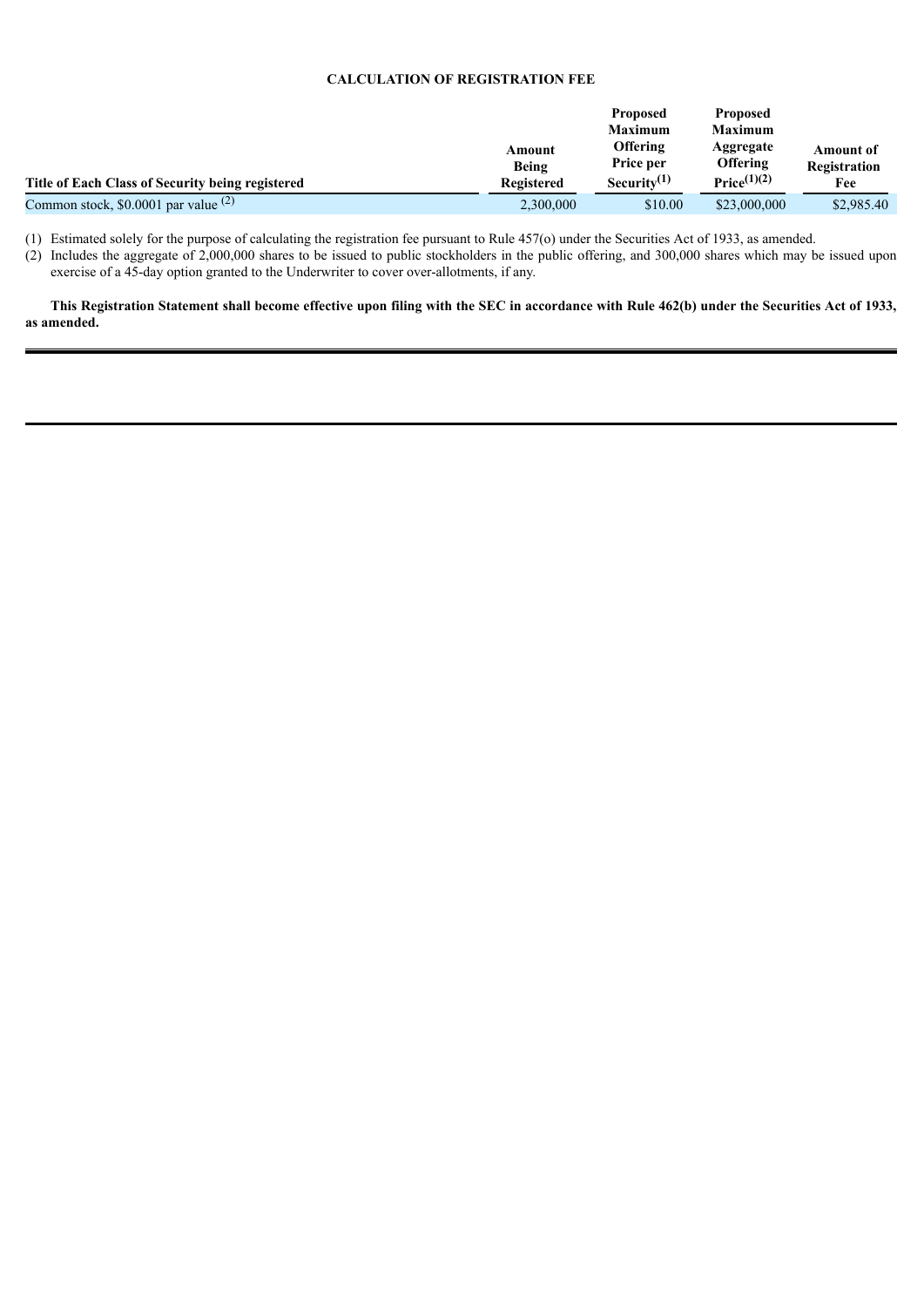# **EXPLANATORY NOTE**

This registration statement is being filed pursuant to Rule 462(b) as promulgated under the Securities Act of 1933, as amended. BCTG Acquisition Corp. (the "Registrant") hereby incorporates by reference into this registration statement the contents of the Registration Statement on Form S-1 (Registration No. 333- 240237), including the exhibits thereto, which was declared effective by the Securities and Exchange Commission on September 2, 2020 (the "Prior Registration Statement"). This registration statement is being filed solely to increase the number of units being offered in the public offering. The required opinion of counsel and related consent and accountant's consent are attached hereto and filed herewith.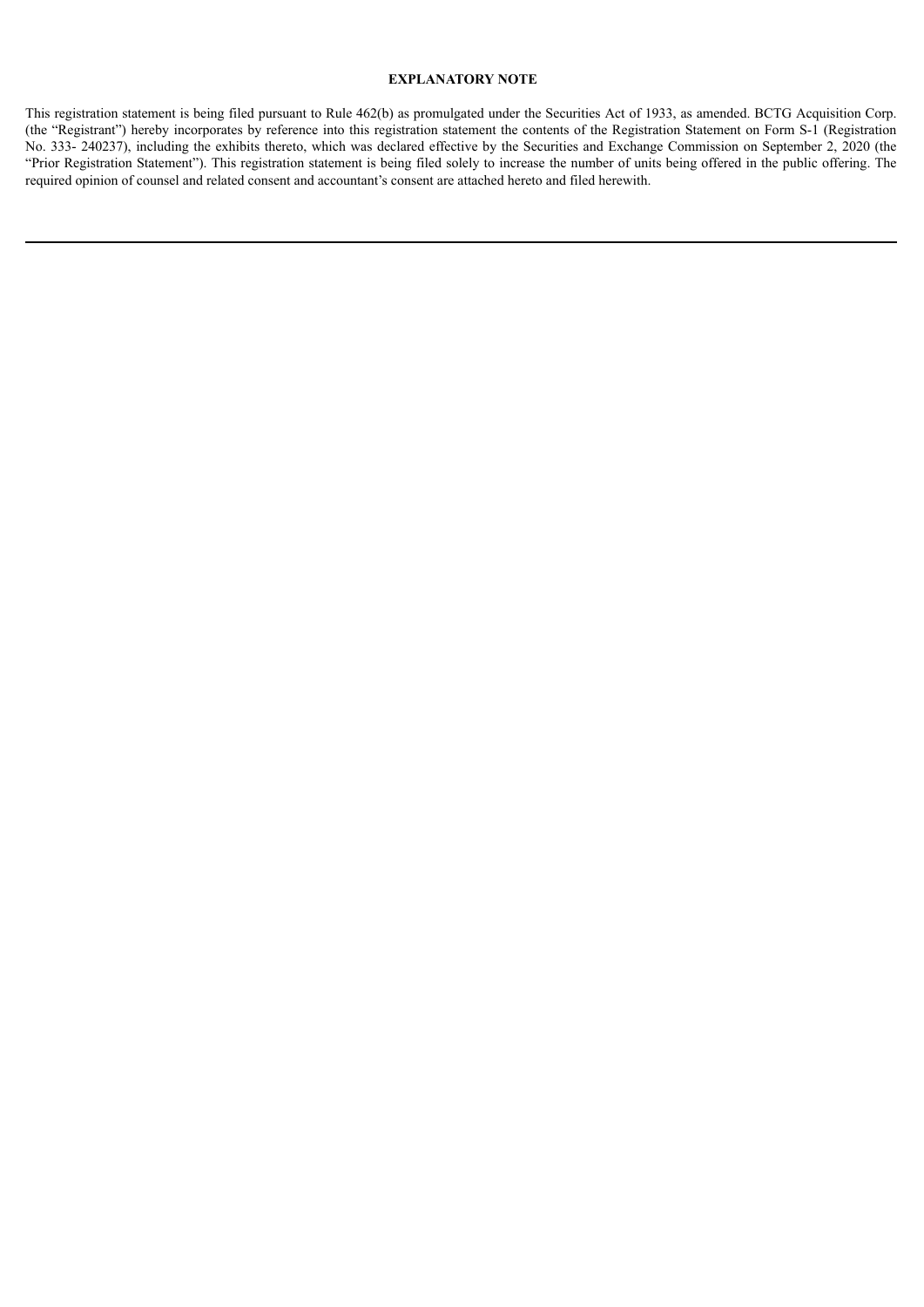### **PART II**

# **INFORMATION NOT REQUIRED IN PROSPECTUS**

# **Item 16. Exhibits and Financial Statement Schedules.**

All exhibits filed or incorporated by reference in the registrant's Registration Statement on Form S-1, as amended (File No. 333-240237), are incorporated by reference into, and shall be deemed to be part of, this Registration Statement, except for the following, which are filed herewith:

### (a) The following exhibits are filed as part of this Registration Statement:

| Exhibit No. | <b>Description</b>                                       |
|-------------|----------------------------------------------------------|
| 5.1         | Opinion of Loeb & Loeb LLP.                              |
| 23.1        | Consent of WithumSmith+Brown, PC                         |
| 23.2        | Consent of Loeb & Loeb LLP (included in Exhibit $5.1$ ). |
|             |                                                          |

II-1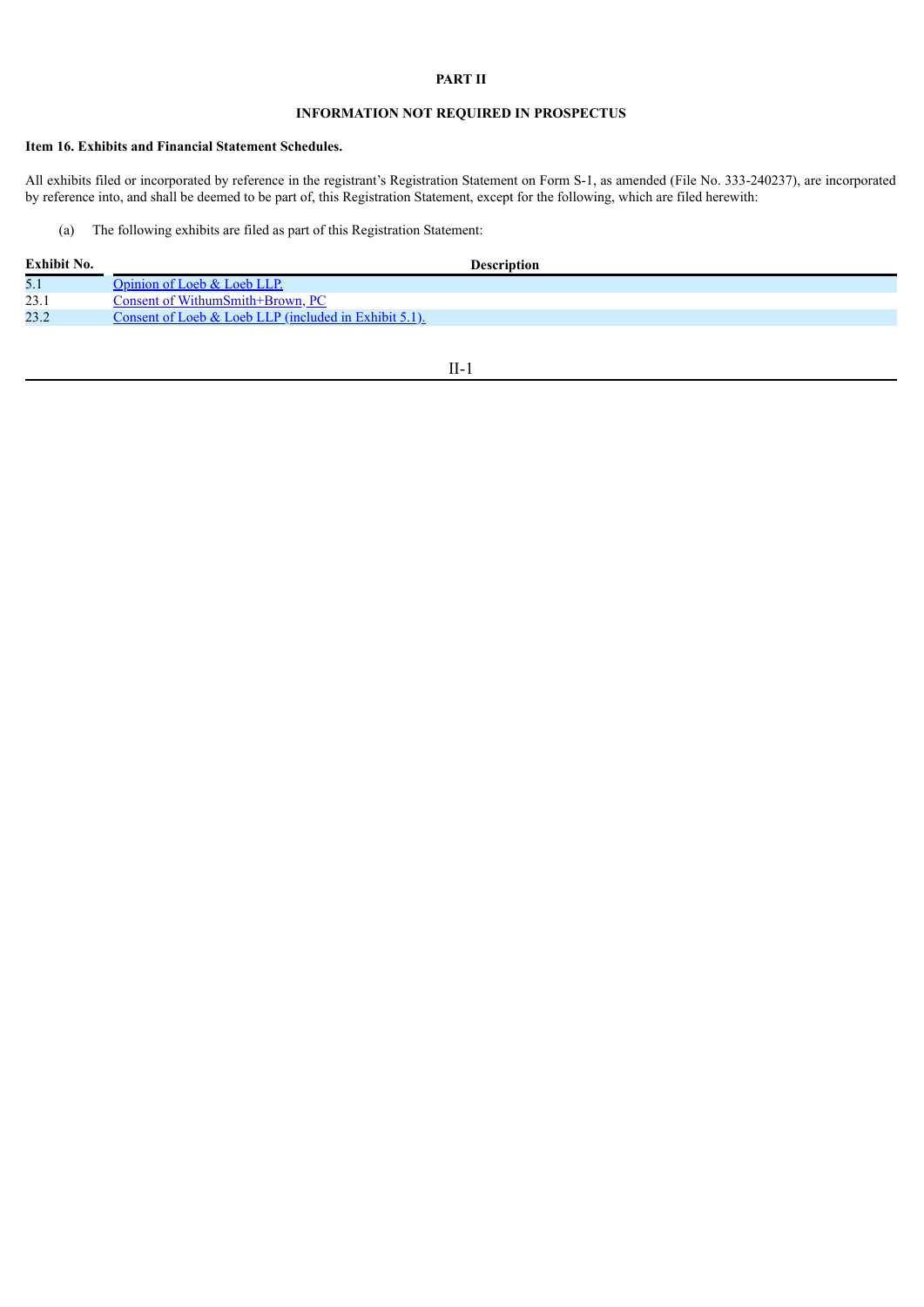### **SIGNATURES**

Pursuant to the requirements of the Securities Act of 1933, the registrant has duly caused this registration statement to be signed on its behalf by the undersigned, thereunto duly authorized, in the City of New York, on the 2nd day of September, 2020.

# **BCTG ACQUISITION CORP.**

By: /s/ Aaron I. Davis Name:Aaron I. Davis Title: Chief Executive Officer

 $\overline{\phantom{0}}$ 

Pursuant to the requirements of the Securities Act of 1933, this Amendment No. 1 to the Registration Statement has been signed by the following persons in the capacities and on the dates indicated.

| <b>Position</b><br>Name    |                                              | Date              |  |
|----------------------------|----------------------------------------------|-------------------|--|
| /s/ Aaron I. Davis         | Chairman and Chief Executive Officer         | September 2, 2020 |  |
| Aaron I. Davis             | (Principal executive officer) and Director   |                   |  |
| /s/ Michael Beauchamp      | Chief Financial Officer                      | September 2, 2020 |  |
| Michael Beauchamp          | (Principal financial and accounting officer) |                   |  |
| /s/ Christopher Fuglesang  | President and Director                       | September 2, 2020 |  |
| Christopher Fuglesang      |                                              |                   |  |
| /s/ Carole L. Nuechterlein | Director                                     | September 2, 2020 |  |
| Carole L. Nuechterlein     |                                              |                   |  |
| /s/ Richard Heyman         | Director                                     | September 2, 2020 |  |
| Richard Heyman             |                                              |                   |  |
| /s/ Charles M. Baum        | Director                                     | September 2, 2020 |  |
| Charles M. Baum            |                                              |                   |  |
| /s/ Jamie G. Christensen   | Director                                     | September 2, 2020 |  |
| Jamie G. Christensen       |                                              |                   |  |

II-2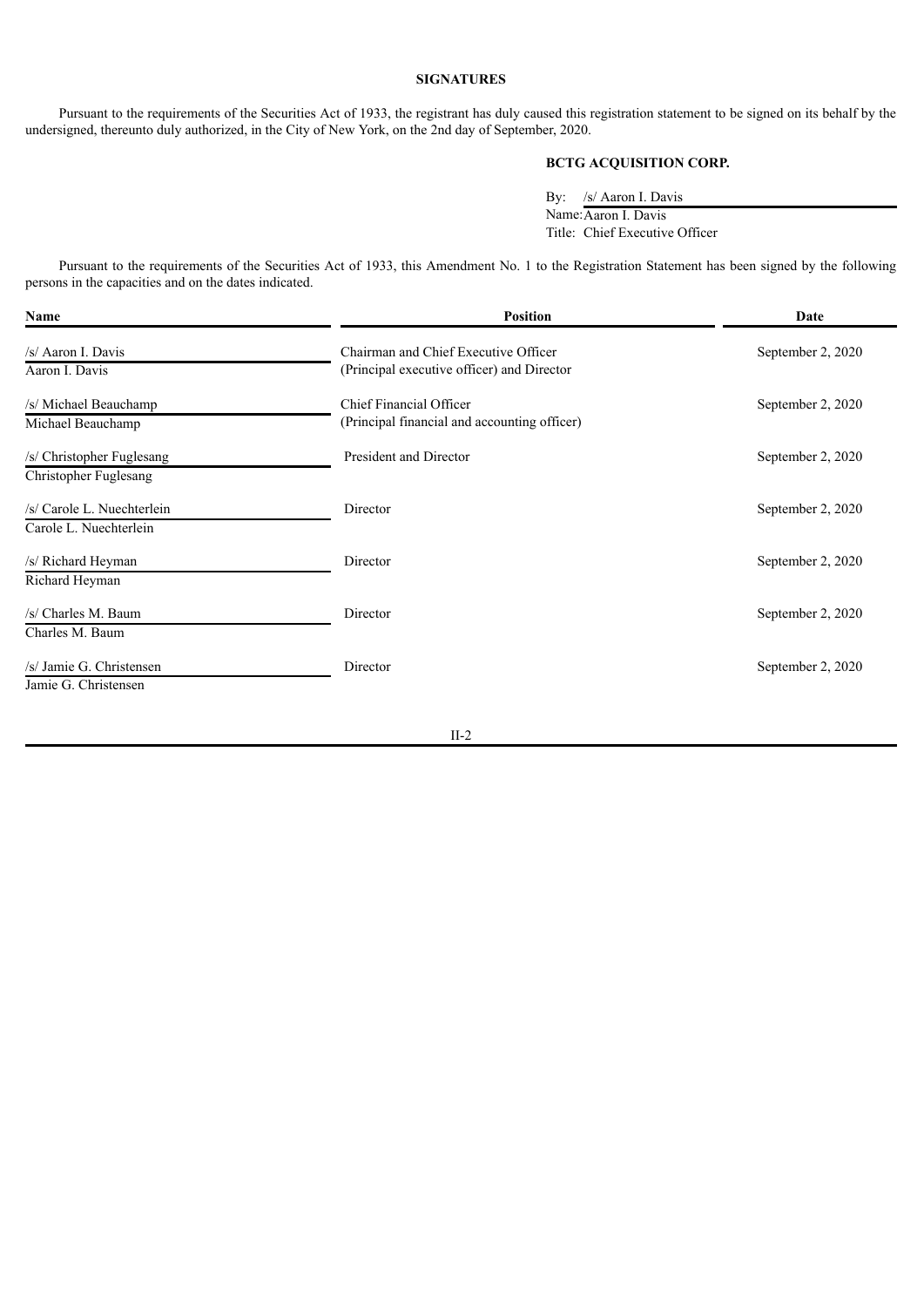<span id="page-5-0"></span>

September 2, 2020

BCTG Acquisition Corp. 11682 El Camino Real, Suite 320 San Diego, CA 92130

Re: BCTG Acquisition Corp.

Ladies and Gentlemen:

**LOEB & LOEB LLP**

345 Park Avenue New York, NY 10154-1895 **Main**

**Fax** 212.407.4000 212.407.4990

We have acted as counsel to BCTG Acquisition Corp., a Delaware corporation (the "**Company**"), in connection with its filing of the Registration Statement on Form S-1 (the "**Registration Statement**") under the Securities Act of 1933, as amended (the "**Act**"), with the Securities and Exchange Commission. The Registration Statement relates to an underwritten public offering and sale of (i) 2,000,000 shares (each a "**Share**") of the Company's common stock, par value \$.0001 per share (the "**Common Stock**"), and (ii) up to 300,000 Shares (the "**Over-Allotment Shares**") for which the underwriters have been granted an over-allotment option.

In connection with this opinion letter, we have examined the Registration Statement and originals, or copies certified or otherwise identified to our satisfaction of the Company's Amended and Restated Certificate of Incorporation and Bylaws, and such other documents, records and instruments as we have deemed appropriate for purposes of the opinion set forth herein. We have, to the extent deemed appropriate, relied upon certain representations of certain officers of the Company, as to questions of fact material to this opinion.

We have assumed the genuineness of all signatures, the legal capacity of all natural persons, the authenticity of the documents submitted to us as originals, the conformity with the originals of all documents submitted to us as certified, facsimile, or photostatic copies and the authenticity of the originals of all documents submitted to us as copies.

Based upon the foregoing, we are of the opinion that the Shares and Over-Allotment Shares have been duly authorized by the Company and, when issued and sold by the Company and delivered by the Company against receipt of the purchase price therefor, in the manner contemplated by the Registration Statement, will be validly issued, fully paid and non-assessable.

We are opining solely on all applicable statutory provisions of Delaware corporate law, including the rules and regulations underlying those provisions, all applicable provisions of the Constitution of the State of Delaware and all applicable judicial and regulatory determinations. No opinion is expressed herein as to compliance with or the effect of federal or state securities or blue sky laws.

We hereby consent to the use of this opinion as an exhibit to the Registration Statement, to the use of our name as your U.S. counsel and to all references made to us in the Registration Statement and in the prospectus forming a part thereof. In giving this consent, we do not hereby admit that we are in the category of persons whose consent is required under Section 7 of the Act, or the rules and regulations promulgated thereunder.

Very truly yours,

/s/ Loeb & Loeb LLP Loeb & Loeb LLP